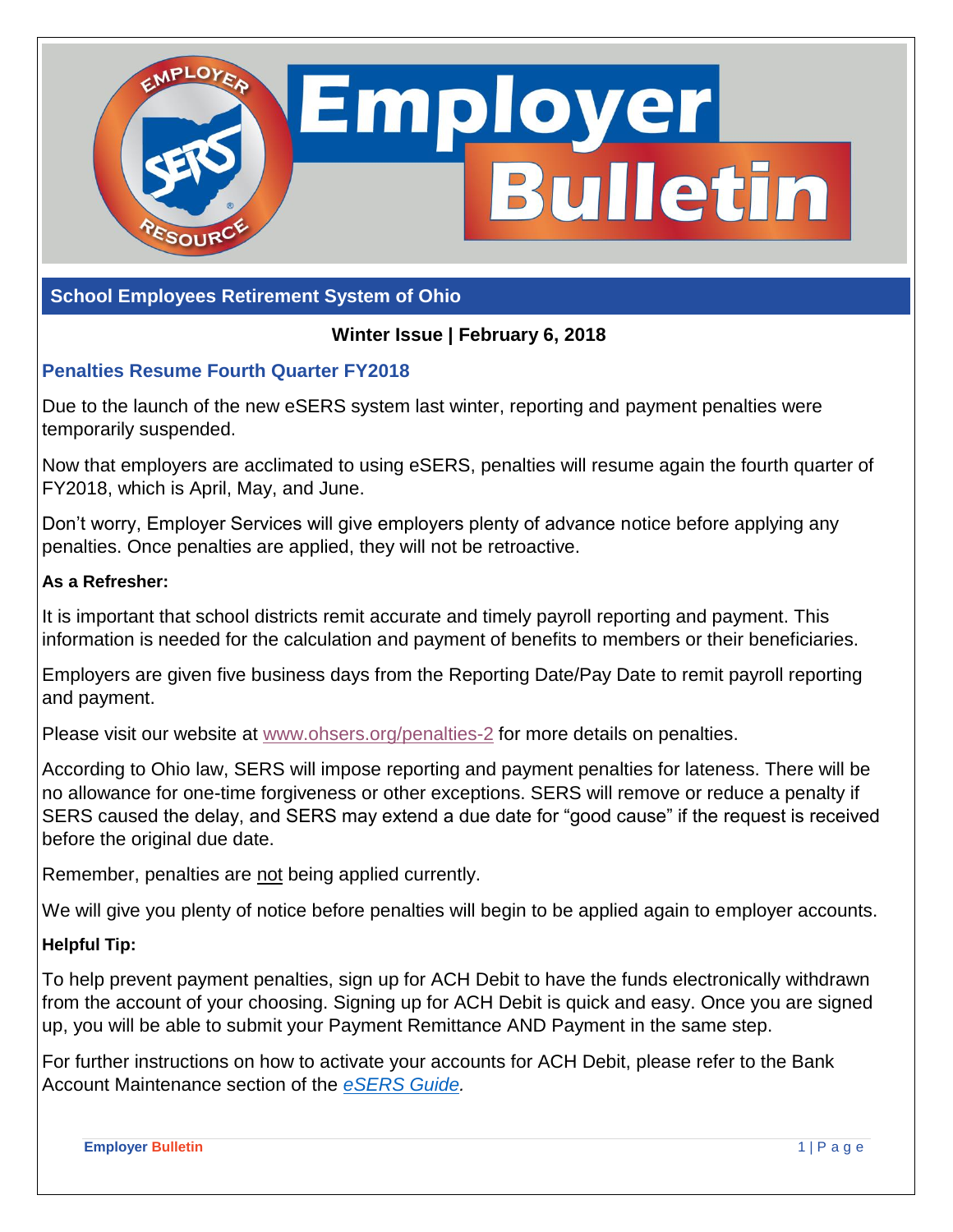# **Please double-check your employees' Social Security numbers PRIOR to submitting your enrollments.**

## *e***SERS Hands-On Training**

Employer Outreach has received a lot of feedback from our employers regarding the possibility of offering hands-on training sessions for eSERS. As a result, we are in the process of developing and planning our very first eSERS Hands-On Training, created and designed just for you.

#### **Training Sessions:**

- Half-day training will be held in a computer lab at the SERS building, located in downtown Columbus
- The first sessions will begin in March
- Several sessions will be held each month until demand subsides, then they will be held once a month
- Registration will go out in February
- New materials, including scenarios, will be provided on the day of training
- $\bullet$  It's going to be a lot of fun.

#### **Who Will Benefit from Attending?**

This training is good for anyone who would like a hands-on refresher to eSERS. It is also good for new employees who aren't familiar with eSERS and all that can be accomplished with the system.

We will announce open registration times in February. The training room will only fit 12 individuals, and session dates will fill up fast, so don't forget to register.

## **Membership Determination Tips: Independent Contractors and Contract Employees**

If you contract directly with a person to provide services, and the nature of the person's relationship to you is that of an employee - not independent contractor – that person must contribute to SERS. Simply including language in the agreement stating the relationship is that of an independent contractor does not determine the classification.

If you contract with an entity to provide workers for a service "common to the normal daily operation" of a school, those workers should contribute to SERS.

According to Ohio law, SERS membership is required for "Any person who performs a service common to the normal daily operation of an educational unit even though the person is employed and paid by one who has contracted with an employer to perform the service, and the contracting board or educational unit shall be the employer for the purposes of administering the provisions of this chapter."

"Service common to the normal daily operation of an educational unit" **is more than just transportation, food service, and custodial functions.**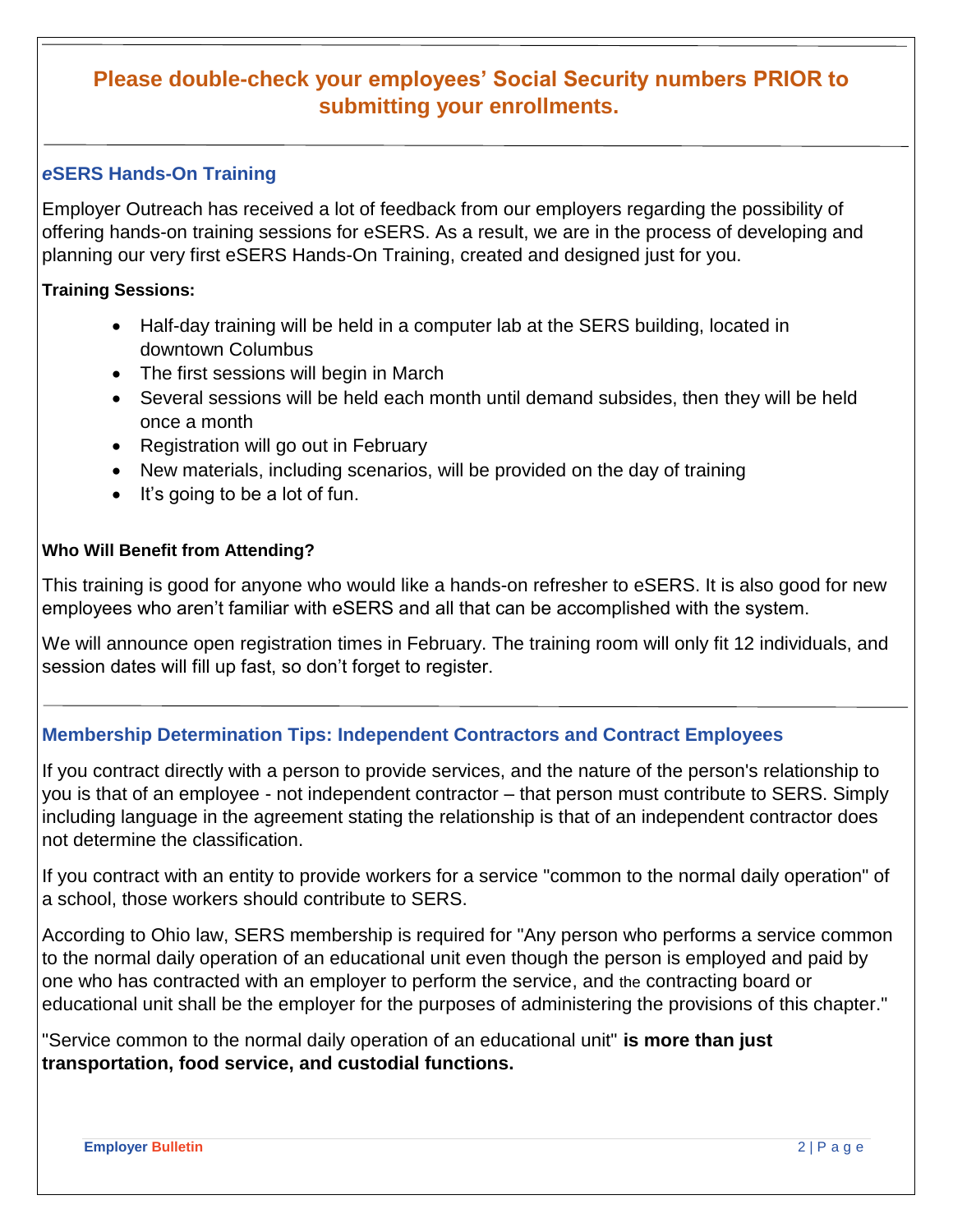It is any service:

- Required to be provided by a school or the provision of which is governed by law, statute, or rule, or
- Necessary on a regular continuous basis to the efficient operation of a school, or
- Customarily provided or used by a school on a regular or continuous basis

Contract Employees who provide services that help in the planning, supervision, direction, management of, assistance in, and/or responsibility of their service in the school are subject to the membership in SERS.

When you have a question about whether an individual should contribute to SERS, you should request a membership determination. SERS requires a copy of the job description and/or the contract.

Depending on the type of membership determination, we may request that you fill out the Membership [Determination Form \(75.768\).](http://www.ohsers.org/Document/Get/15710) You can find the form by clicking here.

The law places the risk of an incorrect membership determination on the employer. This means if a membership question arises, and SERS determines the individual is an employee and should be contributing to SERS, you are responsible for the employer and employee contributions, plus interest.

If you have any questions about membership, contact Employer Services at [employerservices@ohsers.org](mailto:employerservices@ohsers.org) or 877-213-0861.

## **COLA Changes Now Effective**

In recognition of the need to improve the System's funding, the Board began holding roundtable discussions with stakeholders and advocacy groups in 2015. Over the next two years, a range of options was considered.

The resulting consensus was that changes to the COLA were the best and most fair way to manage SERS financial challenges and funding goals.

The following is a summary of the changes to SERS COLAs:

- Beginning January 2018, whether an annual Cost-of-Living Adjustment (COLA) is granted in any given year is at the discretion of the SERS Retirement Board.
- If granted, COLAs will be based on the annual percentage change in the CPI-W and capped at 2.5%.
- In consultation with the Board's actuary, a COLA may be adjusted above or below the annual percentage change in the CPI-W.
- The first COLA for retirement allowances or benefits that began on or after April 1, 2018, may be applied on the fourth anniversary date following start of the retirement allowance or benefit.

At a special Board meeting in October 2017, the Board suspended COLAs for retirees and benefit recipients for three years beginning January 1, 2018. The Board took this action based upon input from its independent actuary, Cavanaugh Macdonald Consulting, LLC.